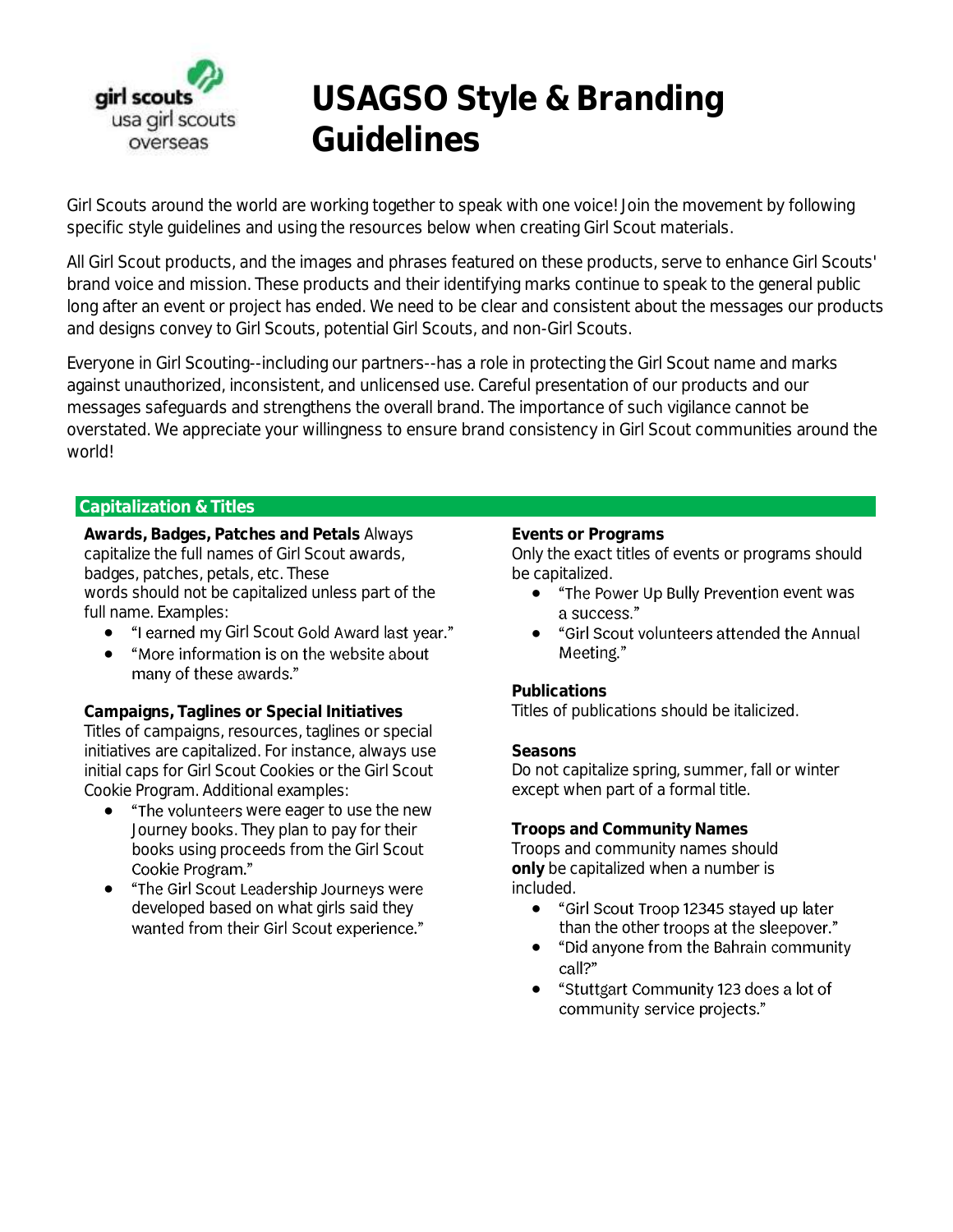## **Numbers**

Spell out whole numbers below 11 but use figures for 11 and above, unless paired with a unit.

- "They had 11 dogs and six cats."
- "Four four-room houses, 11 three-room houses, and 12 11-room houses."
- "First-grade girls are full of energy."

Except at the beginning of a sentence, when every number should be spelled out:

● "Fifty people showed up for training last night."

## **Periods**

Use only one space after a period, not two.

## **Commas**

Always insert a comma before the "and" or "or" in a series.

- Girls learned goal setting, decisionmaking, money management, people skills, and business ethics during the Girl Scout Cookie Program.
- Girls from Rome, Madrid, and Moscow attended the event.

#### **Telephone Numbers**

Use dashes between numbers, and always put the area code in parentheses. For country codes, please use the + in written messages. For example:

- Phone Numbers Inside the United States: +001 (800) 467-0070
- Phone Numbers Outside the U.S.: +39-555-444-3333

#### **Superscript**

In general, do not use superscript. Examples:

- Girls in grade 8, NOT 8<sup>th</sup> grade girls.
- $\bullet$  June 8, 2012, NOT June 8<sup>th</sup>, 2012.

## **Quotation Marks**

Periods and commas always go within quotation marks. Dashes, semicolons, question marks, and exclamation points go within the quotation marks when they apply to quoted matter only. They go outside when they apply to the whole sentence.

- She said she was "very impressed with ● their service project."
- What did she mean when she said she "handled the situation"?

#### Other Symbols

Write out percent, rather than using the % sign. Write out the word "and" rather than using the "&" symbol, unless it's part of a slogan or title.

#### **Girl Scout Titles & Specialty Words**

## **Scouting**

Please do not say Scouts or Scouting when referring to Girl Scouts. Always say Girl Scouts or Girl Scouting.

## **Camps**

Always use USA Girl Scouts Overseas before the name of the camp, such as USA Girl Scout Overseas Camp Lachenwald, unless a Girl Scout logo or the name "USA Girl Scouts Overseas" is prominent in the same document/communication.

## **Population Groups**

Refer to U.S. Census designations for population groups: Hispanic, African-American, Caucasian, Asian, Native American, Native Hawaiian or other Pacific Islander.

#### **Specialty Words**

- Fundraising is what USAGSO does, while Girl Scout troops do money-earning activities.
- Volunteer Learning Opportunities, not training.
- Refer to "Gold Award Girl Scout", NOT "Girl Scout who earned a Gold Award".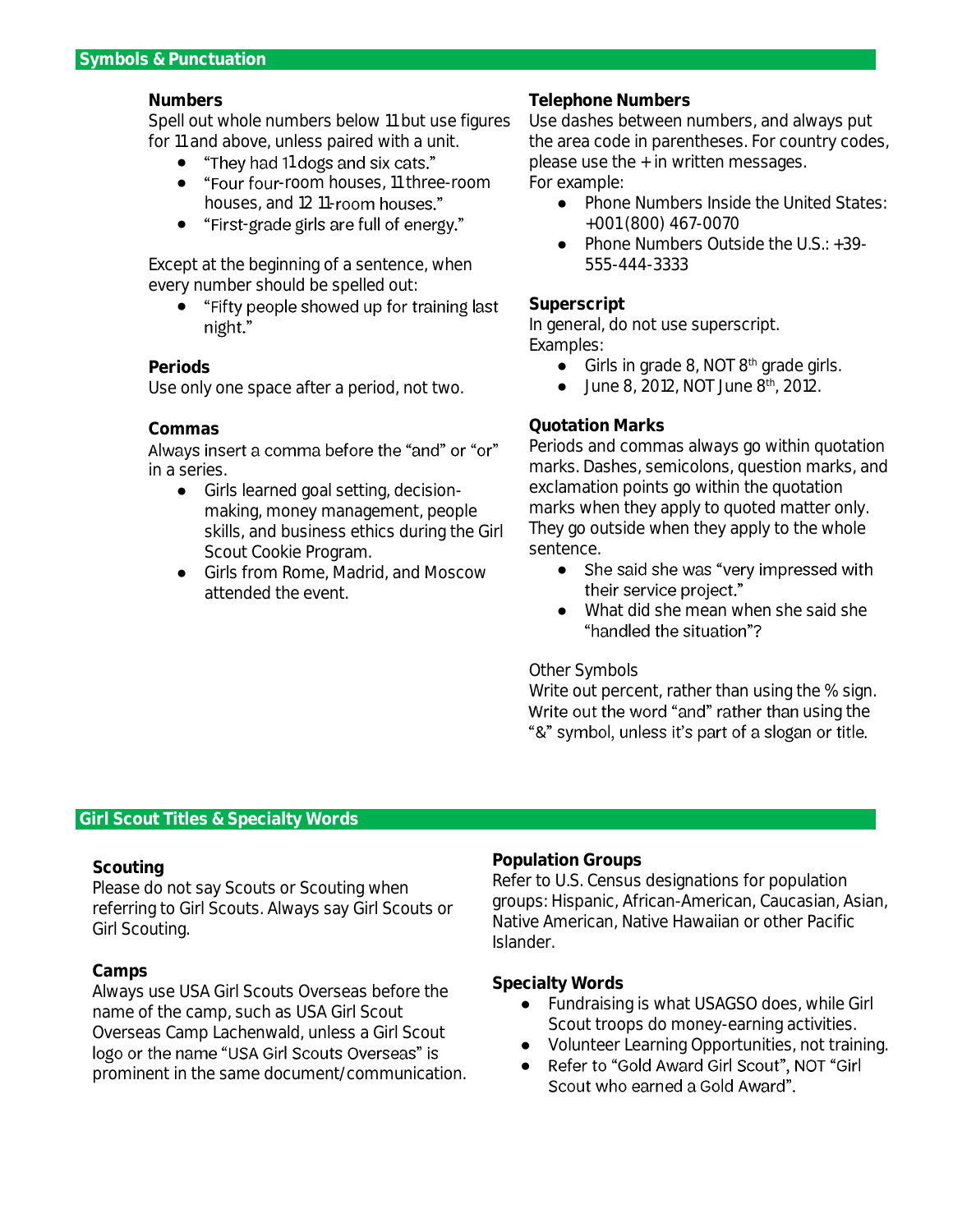#### **Graphics & Branding**

#### **Colors**

Use the three Girl Scout colors only! Black, white and green only.

- Black  $\bullet$
- White  $\ddot{\phantom{0}}$
- Green (#00ae58 or r0 g174 b88 or pms 355)  $\bullet$

## **Additional Colors**



#### **Grade Level Colors**

| <b>DAISIES</b>                                                           | <b>BROWNIES</b>                                                          | <b>JUNIORS</b>                                                            | <b>CADETTES</b>                                                    |
|--------------------------------------------------------------------------|--------------------------------------------------------------------------|---------------------------------------------------------------------------|--------------------------------------------------------------------|
| HEX:<br>#00AAE5<br>RGB:<br>0/171/230<br>CMYK: 80/10/0/0<br>PMS:<br>299   | HEX:<br>#854400<br>RGB:<br>133/69/0<br>CMYK: 0/60/100/55<br>PMS:<br>4705 | HEX:<br>#6E298C<br>RGB:<br>110/41/141<br>CMYK: 69/100/0/2<br>PMS: 2603    | HEX:<br>#EE3123<br>RGB: 238/49/36<br>CMYK: 0/95/100/10<br>PMS: 485 |
| <b>SENIORS</b>                                                           | <b>AMBASSADORS</b>                                                       | <b>VOLUNTEERS</b>                                                         |                                                                    |
| HEX:<br>#F36F21<br>RGB:<br>243/112/33<br>CMYK: 0/70/100/0<br>PMS:<br>166 | HEX:<br>#FAA519<br>RGB: 250/166/26<br>CMYK: 0/40/100/0<br>PMS: 130       | HEX:<br>#C6C8CA<br>RGB: 199/200/202<br>CMYK: 0/0/0/25<br>PMS: COOL GRAY 3 |                                                                    |
| <b>Secondary Colors</b>                                                  |                                                                          |                                                                           |                                                                    |
|                                                                          |                                                                          |                                                                           |                                                                    |
| LIME                                                                     | <b>AMBASSADORS</b>                                                       | <b>MAGENTA</b>                                                            | <b>NAVY</b>                                                        |
| HEX:<br>#B2D234                                                          | HEX:<br>#FAA519                                                          | #EC008B<br>HEX:                                                           | #004E99<br>HEX:                                                    |
| RGB:<br>178/210/53<br>CMYK: 35/0/100/0<br>376 C & 382 U<br>PMS:          | RGB:<br>250 / 166 / 26<br>CMYK: 0/40/100/0<br>PMS:<br>130                | RGB: 236/0/139<br>CMYK: 0/100/0/0<br>PMS: 219                             | RGB: 0/78/154<br>CMYK: 100 / 73 / 0 / 10<br>PMS: 288               |
| <b>COOKIE YELLOW</b>                                                     | <b>CADETTES</b><br>& COOKIE                                              | <b>JUNIORS &amp; COOKIE</b>                                               | <b>DAISIES</b>                                                     |
| <b>HEX:</b><br>#FDDC00                                                   | HEX:<br>#EE3123                                                          | HEX:<br>#6E298C                                                           | HEX: #00AAE5                                                       |
| 253/221/0<br>RGB:<br>CMYK: 2/9/100/0                                     | RGB:<br>238 / 49 / 36<br>CMYK: 0/95/100/10                               | RGB: 110/41/141<br>CMYK: 69/100/0/2                                       | RGB: 0/171/230<br>CMYK: 80/10/0/0                                  |

#### **Font**

Use Arial. USA Girl Scouts Overseas and Girl Scout councils in the United States use the GSUSA branded font, Trefoil, on marketing and promotional materials. This font is used in graphics and templates for volunteer use, as well as approved council vendors for product and merchandising purposes. Arial is the only other acceptable font.

#### **Photos**

Use close-up photos on your materials. Focus on the action! Please share your photos with us!

Choosing photos to use for your piece is extremely important. Remember to focus on moments that matter, we want the world to see and feel for themselves all of the amazing things our girls are doing and showcase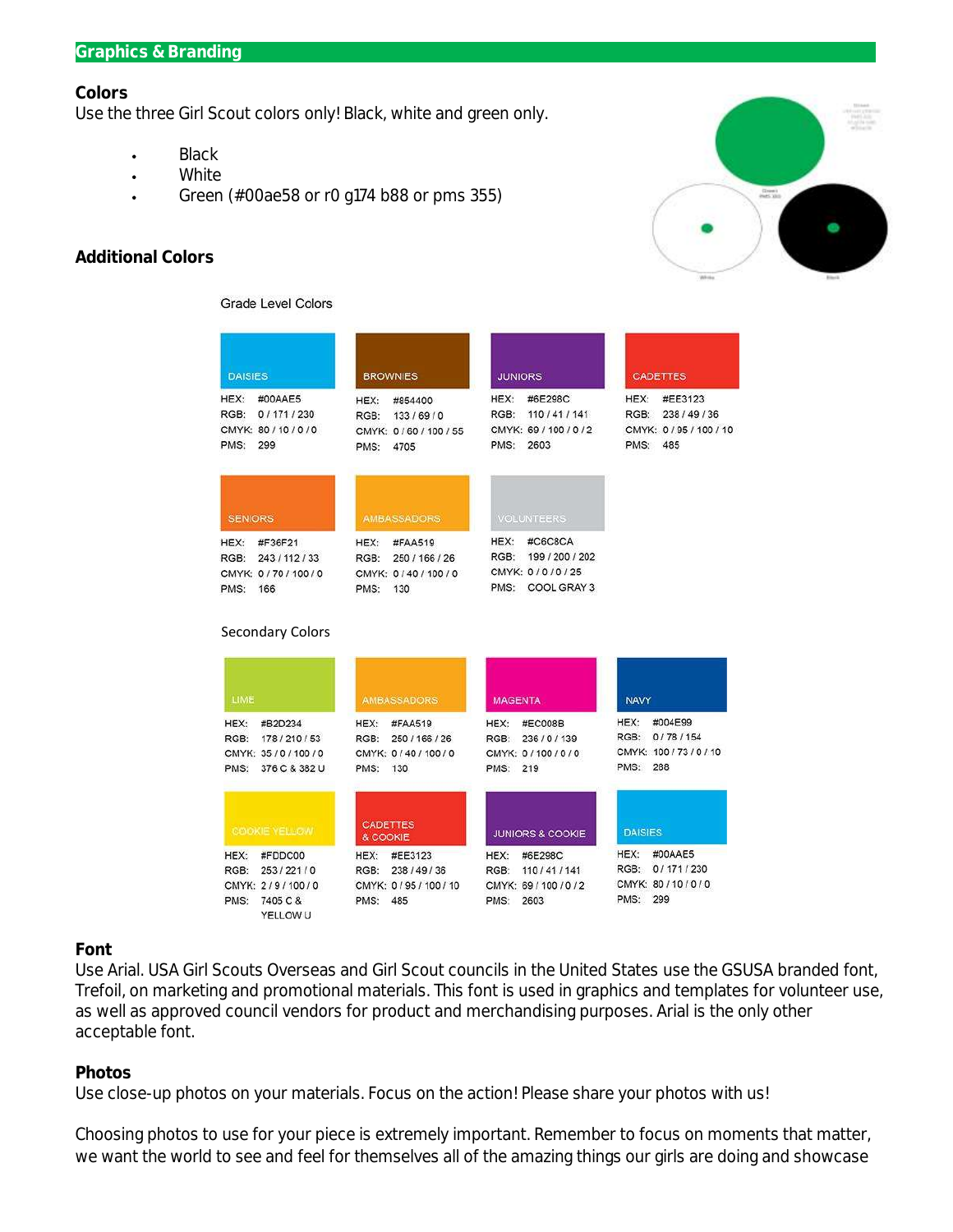the Girl Scout Leadership Experience. Energy, eye contact, and environment should all be considered when selecting the perfect photograph. When cropping a photograph, the ratio of subject to background should be 80/20. An image with 80 percent girl and 20 percent background will feel immediate and personal. An image with 20 percent girl and 80 percent background will show context and showcase activities.

## **Clip art**

Avoid clip art whenever possible. Add "pop" via photography or illustration (such as handmade doodles or cartoons.) Do not "borrow" any licensed or copyrighted art.

# **USA Girl Scouts Overseas Lockup (or Logo)**

Put the USA Girl Scout Overseas lockup at the top left of every document/communication. Make sure it has at least the same amount of white space around it as the "g". The logo text should be larger than any other text except the title.

If you want your own community graphic, please only use the approved USAGSO logo or USAGSO graphic. If you have any questions or want to confirm that your graphic falls within our guidelines, please contact us at [MarComm@usagso.org.](mailto:MarComm@usagso.org) 



When using the two-color logo, it should contrast with the background: